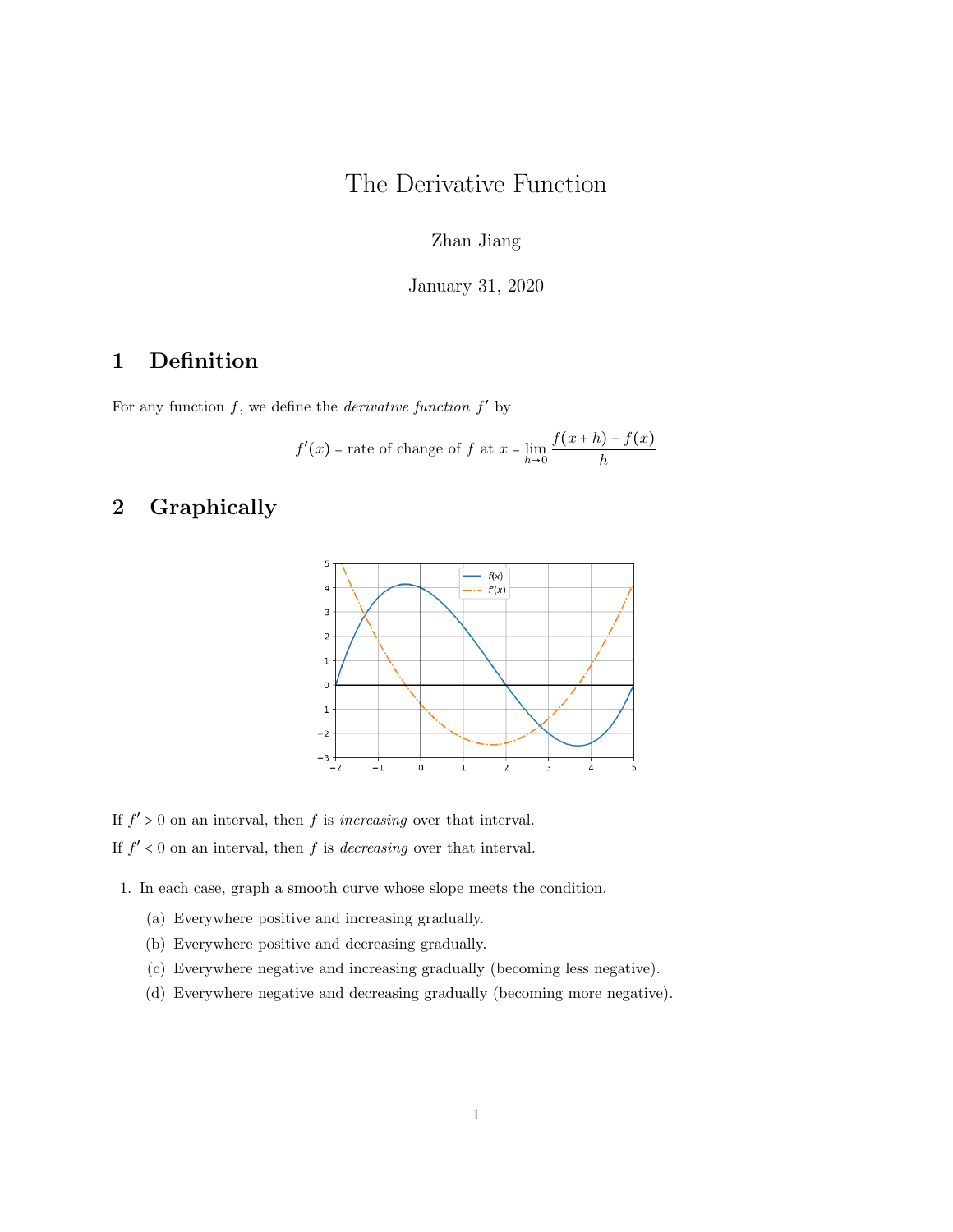- 2. Draw a possible graph of  $y = f(x)$  given the following information about its derivative.
	- $f'(x) > 0$  for  $x < -1$ .
	- $f'(x) < 0$  for  $x > -1$ .
	- $f'(x) = 0$  for  $x = -1$ .

3. Sketch the graph of  $f'(x)$  given the graph of  $f(x)$  for each graph below.

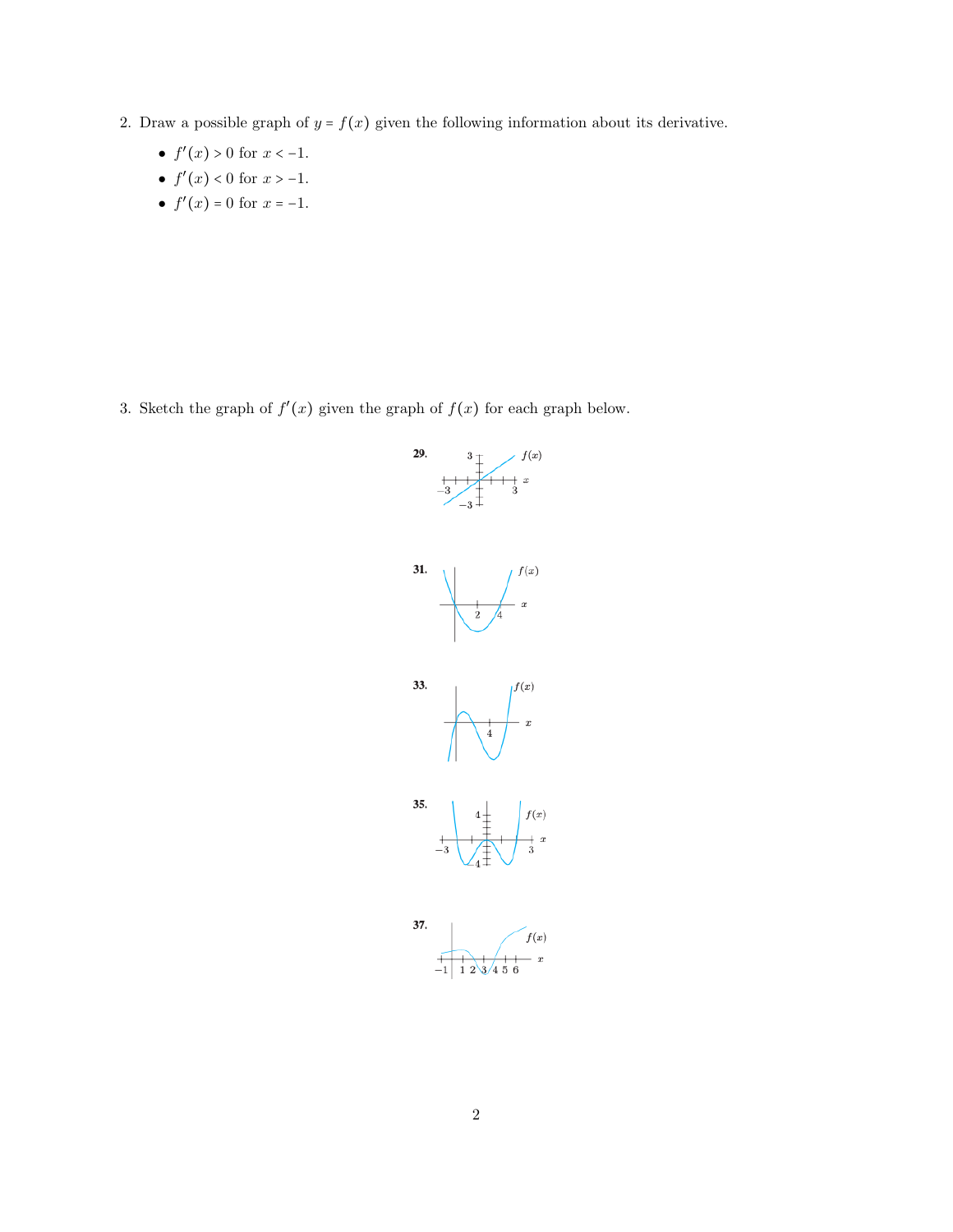## 3 Formula

It is immediate from the definition that

- If  $f(x) = k$ , then  $f'(x) = 0$ .
- If  $f(x) = mx + b$ , then  $f'(x) = m$ .

If  $f(x) = x^n$ , then  $f'(x) = nx^{n-1}$ . How to prove this? Write  $f_n(x) = x^n$ , then

$$
f_n(x)' = \lim_{h \to 0} \frac{(x+h)^n - x^n}{h}
$$
  
\n
$$
= \lim_{h \to 0} \frac{(x+h)(x+h)^{n-1} - x^n}{h}
$$
  
\n
$$
= \lim_{h \to 0} \frac{x(x+h)^{n-1} + h(x+h)^{n-1} - x^n}{h}
$$
  
\n
$$
= \lim_{h \to 0} \frac{x(x+h)^{n-1} - x^n}{h} + \lim_{h \to 0} (x+h)^{n-1}
$$
  
\n
$$
= x \lim_{h \to 0} \frac{(x+h)^{n-1} - x^{n-1}}{h} + x^{n-1}
$$
  
\n
$$
= x f'_{n-1}(x) + x^{n-1}
$$

If we already know that  $f'_{n-1}(x) = (n-1)x^{n-2}$ . Then

$$
f_n'(x) = x * (n-1)x^{n-2} + x^{n-1} = (n-1)x^{n-1} + x^{n-1} = nx^{n-1}
$$

Another apporach is using the binomial expansion formula

$$
(a+b)^n = \sum_{i=0}^n \binom{n}{i} a^{n-i} b^i = a^n + na^{n-1}b + \dots + b^n
$$

So

$$
f_n(x)' = \lim_{h \to 0} \frac{(x+h)^n - x^n}{h}
$$
  
= 
$$
\lim_{h \to 0} \frac{x^{p^k} + nx^{n-1}h + \dots + h^n - x^{p^k}}{h}
$$
  
= 
$$
\lim_{h \to 0} \frac{nx^{n-1}h + \dots + h^n}{h}
$$
  
= 
$$
\lim_{h \to 0} nx^{n-1} + \dots + h^{n-1}
$$
  
= 
$$
nx^{n-1}
$$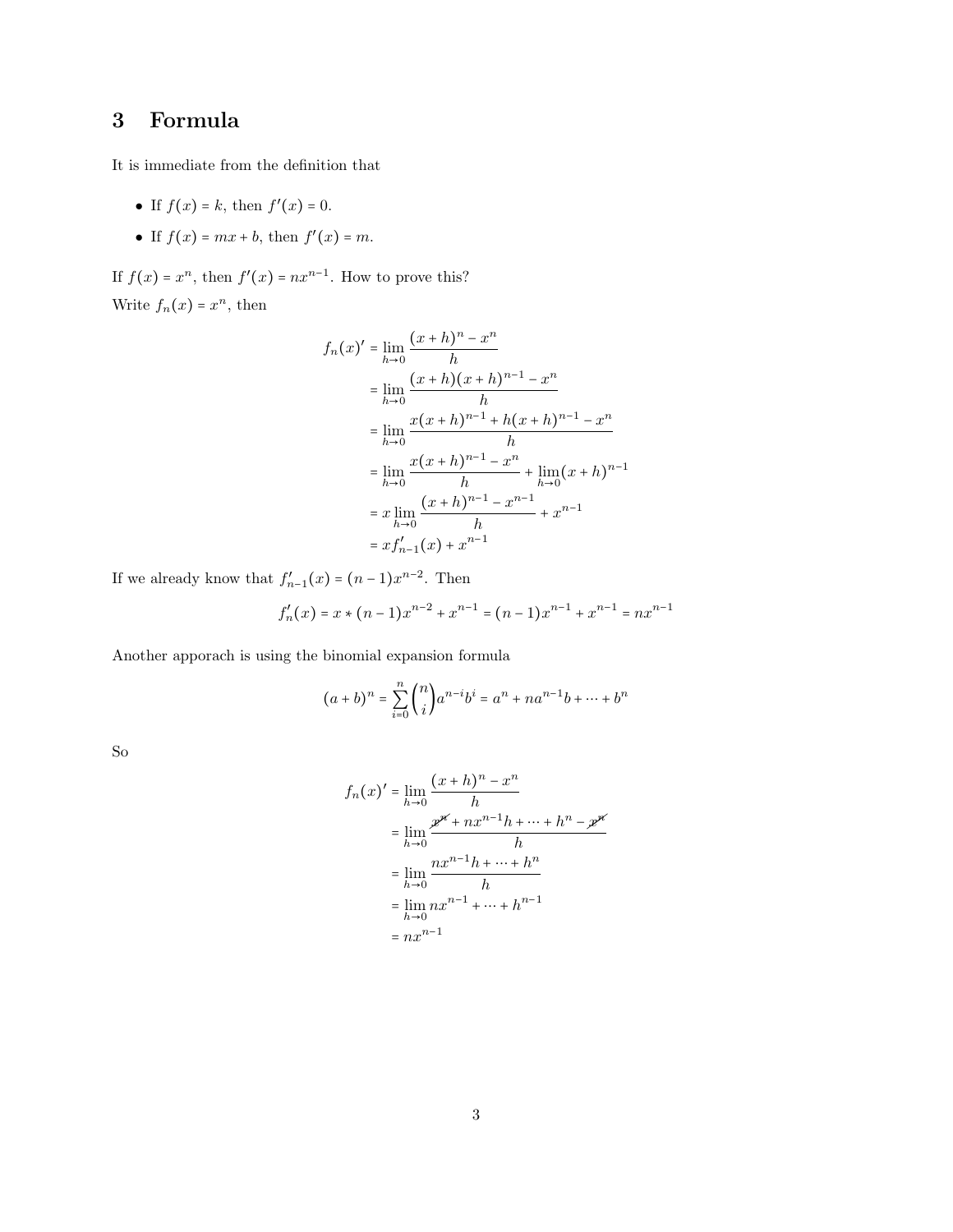1. [5 points] Below is the graph of a function  $f(x)$ .



There are six graphs shown below. Circle the <u>one</u> graph that could be the graph of the derivative  $f'(x)$ .

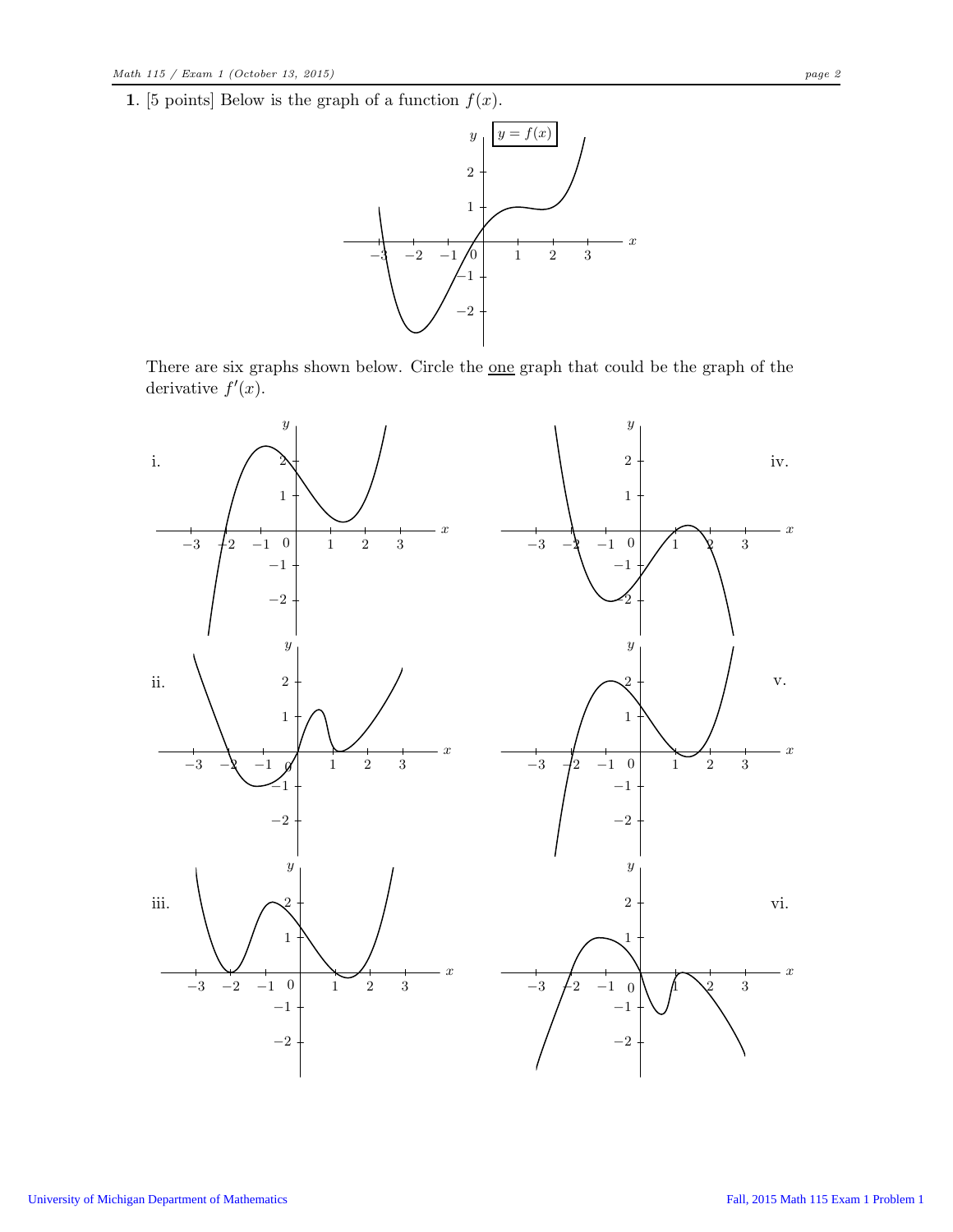**9.** [10 points] Given below is the graph of a differentiable function  $h(x)$  which is linear for  $x > 2.5$ . On the second set of axes, sketch a possible graph of  $h'(x)$ . Be sure your graph is drawn carefully.

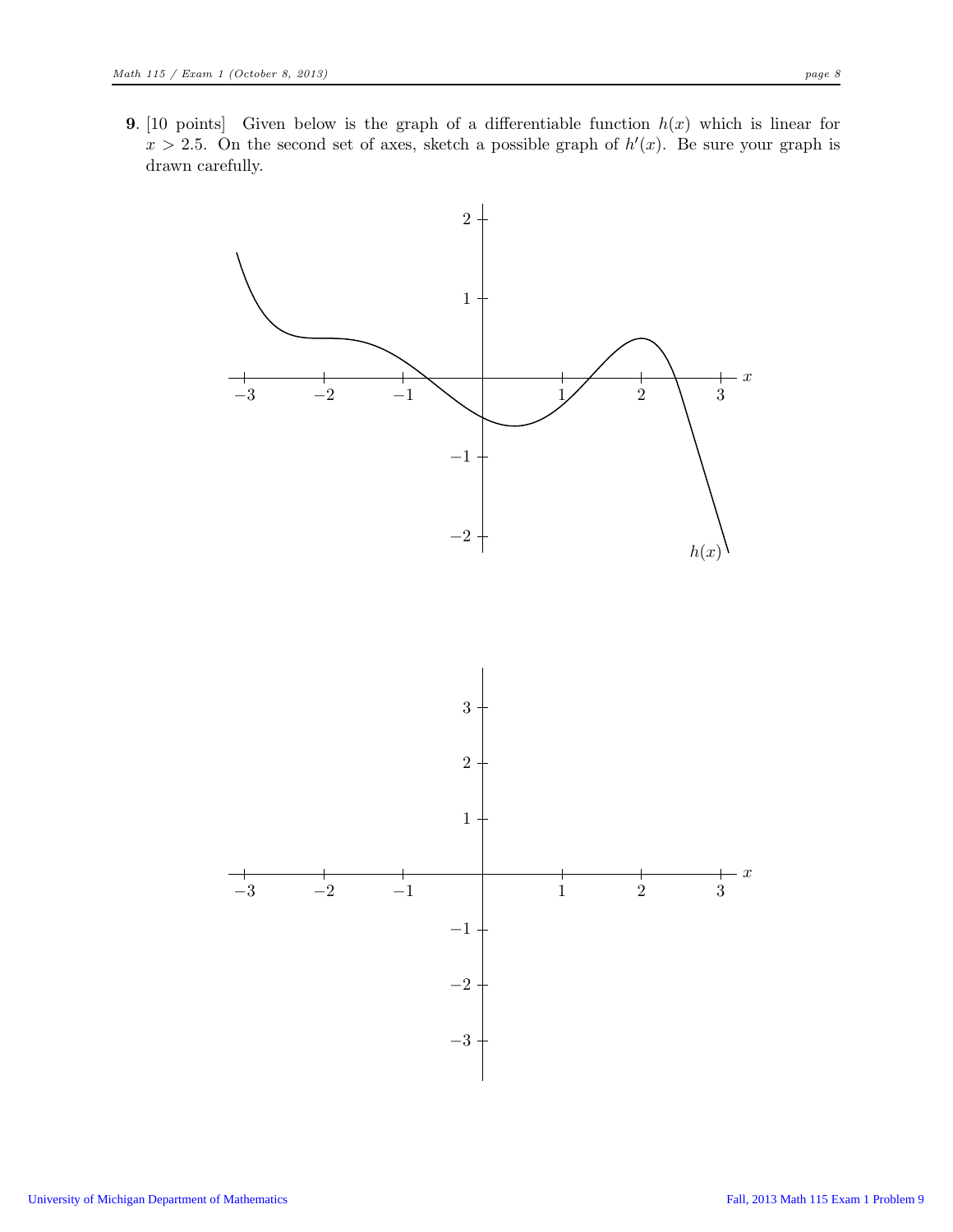- 6. [12 points] On the axes provided below, sketch the graph of a single function  $y = h(x)$ satisfying all of the following:
	- $h(x)$  is defined for all x in the interval  $-5 < x < 5$ .
	- $h'(x) > 0$  for all  $x < -3$ .
	- $\lim_{x \to -2} h(x) = 0.$
	- $h(-2) = -3$ .
	- The average rate of change of  $h(x)$  between  $x = -1$  and  $x = 1$  is 2.
	- $h(1) = 2$ .
	- $h(x)$  is linear between  $x = 1$  and  $x = 3$ .
	- $h'(2) = -1$ .
	- $\lim h(x) = -1$ .  $x\rightarrow 4^-$
	- $\lim_{x\to 4} h(x)$  does not exist.
	- $h'(x) < 0$  for all  $x > 4$ .

Make sure that your sketch is large and unambiguous.

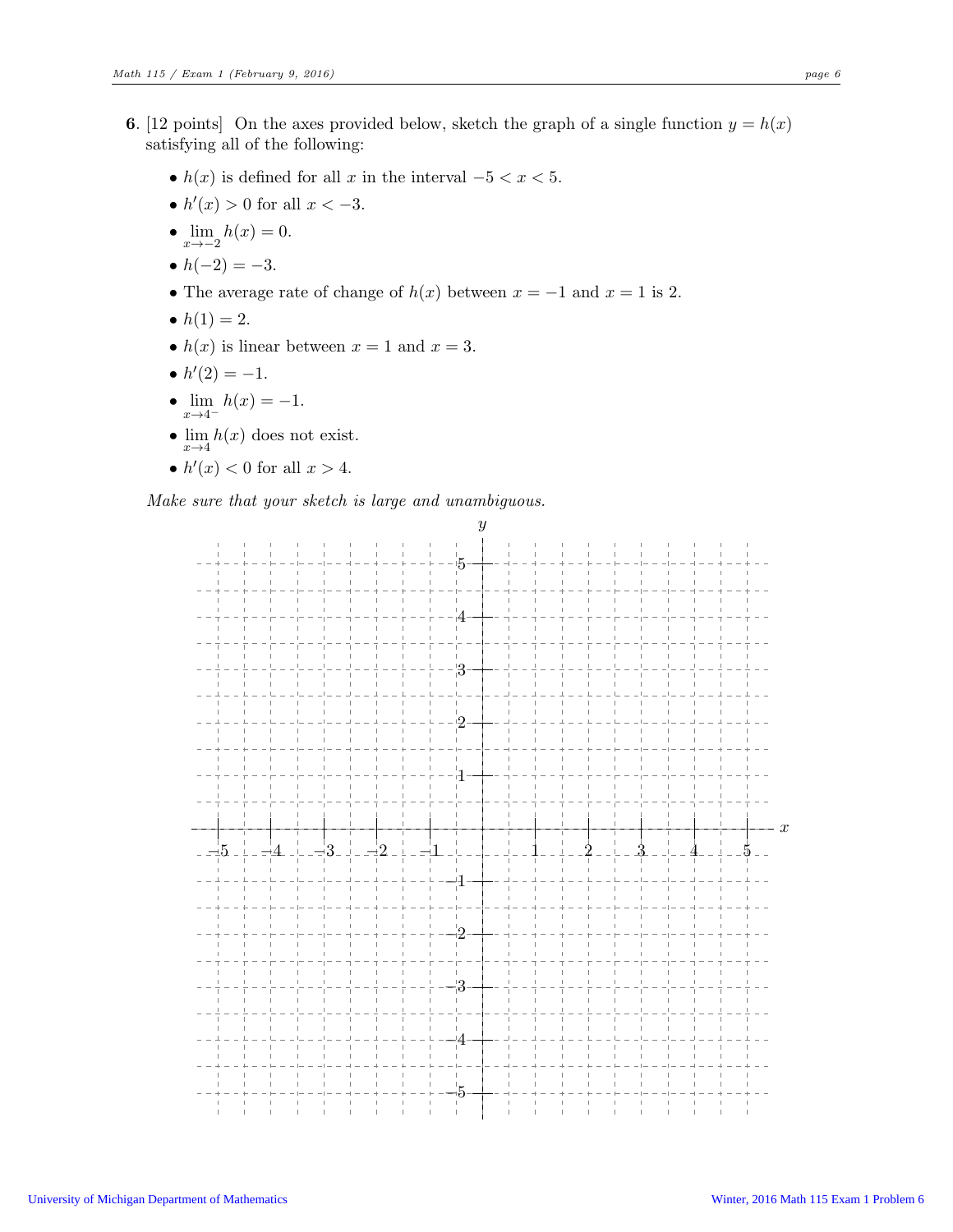- **6.** [12 points] On the axes provided below, sketch the graph of a single function  $y = g(x)$ satisfying all of the following:
	- $g(x)$  is defined for all x in the interval  $-6 < x < 6$ .
	- For all x in the interval  $-6 < x < -4$ , the function  $g(x)$  is continuous at x and  $g'(x) > 0$ .
	- $q(-4) = -1$ .
	- $\lim_{x \to -4^+} g(x) = 2.$
	- $q(-3) = 1$ .
	- $g(-2) = -1$ .
	- The function  $g(x)$  is continuous on the interval  $[-3, -1]$ .
	- The average rate of change of  $g(x)$  between  $x = -3$  and  $x = -1$  is 2.
	- $g'(1) = 0$ .
	- $q(x)$  is not continuous at  $x = 2$ .
	- The function  $g(x)$  is continuous on the interval  $3 < x < 6$ .
	- The slope of the tangent line to the graph of  $y = g(x)$  at  $x = 3$  is positive.
	- $g(x)$  is increasing and concave down on the interval  $4 < x < 6$ .

Make sure that your graph is large and unambiguous.

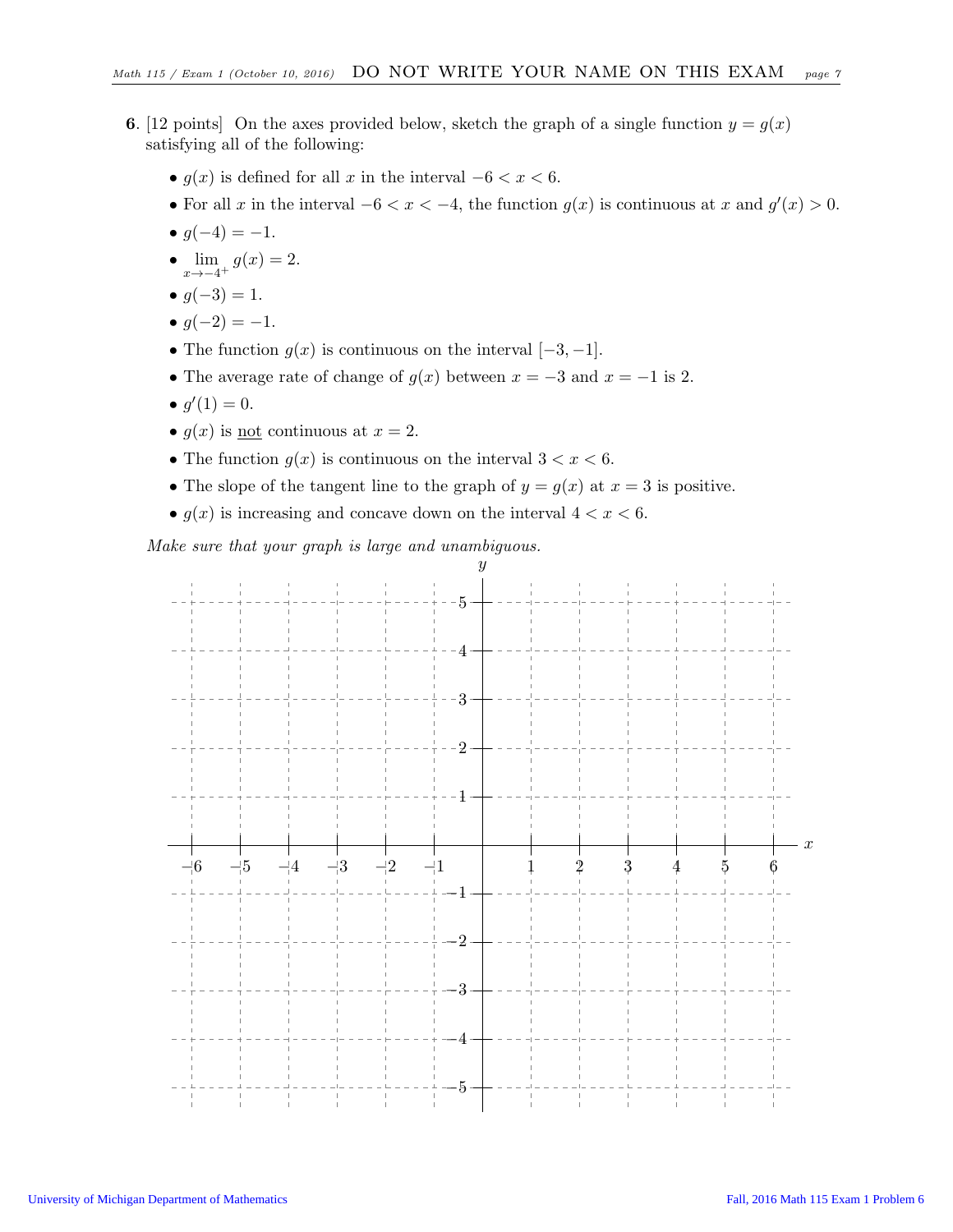- 8. [11 points] On the axes provided below, sketch the graph of a single function  $y = f(x)$ satisfying all of the following conditions:
	- The domain of  $f(x)$  is the interval  $-8 < x \leq 6$ .
	- $f(x)$  is continuous for all x in the interval  $-8 < x < -2$ .
	- $f'(-7) = 0$ .
	- $f(x)$  is decreasing and concave up for all x in the interval  $-6 < x < -4$ .
	- The average rate of change of  $f(x)$  is equal to 0.5 between  $x = -5$  and  $x = -2$ .
	- $f(0) = 2$  and  $f'(0) = -1$ .
	- $\lim_{x \to 2^{-}} f(x) = f(2)$  and  $\lim_{x \to 2^{+}} f(x) < \lim_{x \to 2^{-}} f(x)$ .
	- $f(x)$  has constant rate of change on the interval  $3 \le x \le 6$ .

Make sure that your graph is large and unambiguous.